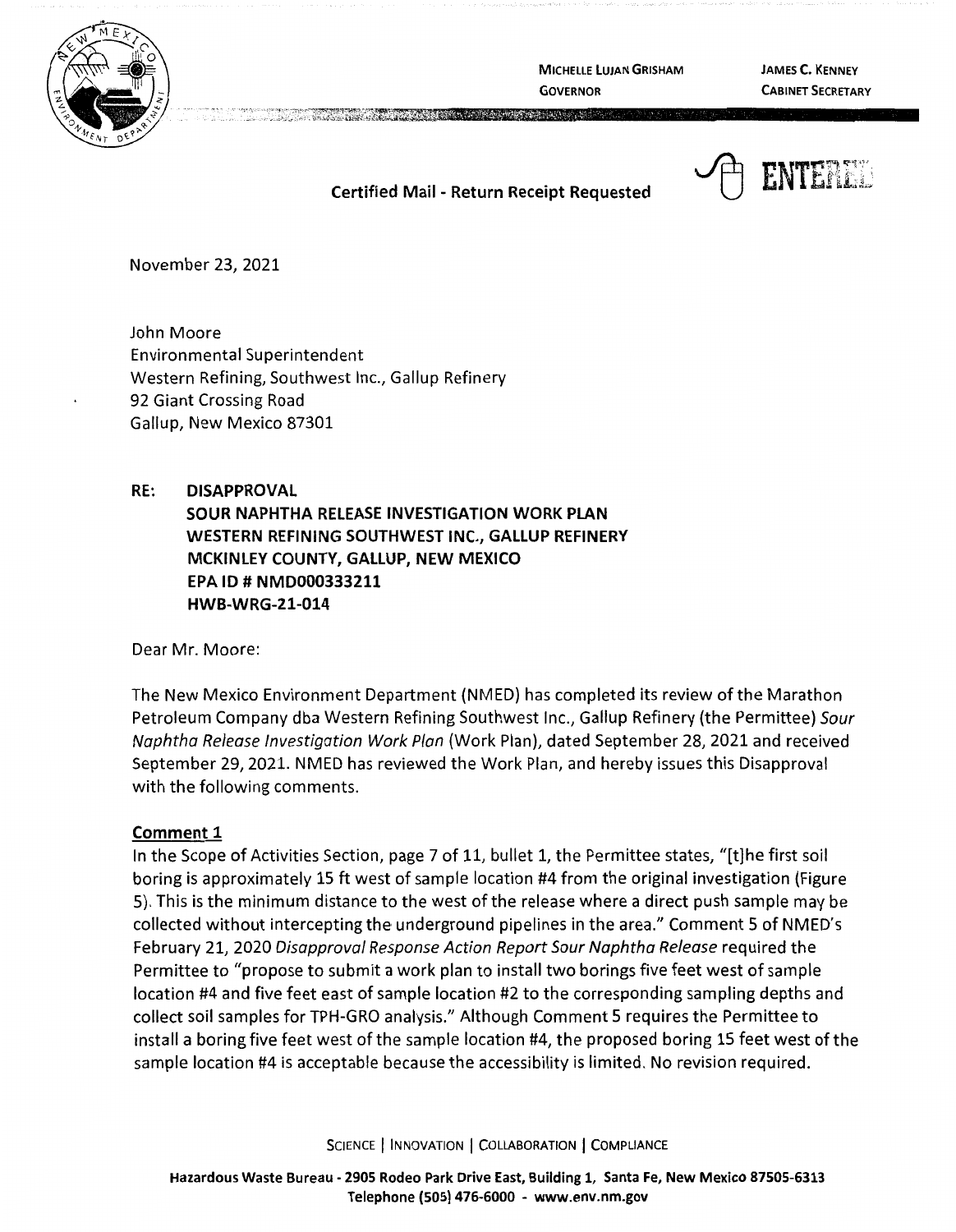#### **Comment 2**

In the Scope of Activities Section, page 7 of 11, bullet 3, the Permittee states, "11 surface samples collected at 1 ft bgs as indicated in Figure 6." According to Appendix A (Laser Induced Fluorescence (LIF} Results}, Separate Phase Hydrocarbon (SPH} was not detected at a depth of one foot below ground surface (bgs) in LIF borings MKTF-LIF-85, and MKTF-LIF-86; however, SPH was detected at deeper depth intervals (e.g., 8 to 12 feet bgs). Since the naphtha release occurred in March 2017, it appears that the SPH released at the time may have migrated to deeper depths below the ground surface. Therefore, soil samples must be collected from deeper depth intervals at the proposed 11 surface sampling locations to delineate the vertical extent of contamination. Revise the Work Plan accordingly.

 $\ddot{\phantom{0}}$ 

#### **Comment 3**

In the Scope of Activities Section, page 7 of 11, paragraph 5, the Permittee states, "[b]ased on results from the May 2021 LIF investigation, the Refinery proposes three additional soil borings, collecting samples at depths of 8 to 12 ft bgs along the road to the west of the sour naphtha release (Figure 5). LIF logs for MKTF-LIF-85 and MKTF-LIF-86 (provided in Appendix A} indicated the potential presence of naphtha and the additional borings will further delineate the release." Comment 2 above requires the Permittee to install 11 additional soil borings to collect soil samples to delineate the vertical extent of contamination. It is NMED's opinion that the Permittee should reevaluate the necessity of installing the three additional proposed borings in the revised the Work Plan. NMED considers the installation of the 11 additional borings from Comment 2 above to be sufficient enough to delineate the release. In addition, the proposed depth of the borings (8 to 12 feet bgs) may not be adequate to delineate the vertical extent of contamination because the LIF logs included in Appendix A indicate that SPH may be present below 12 feet bgs. The Permittee must extend the termination depth of each proposed boring to delineate the vertical extent of contamination. Include the provision in the revised Work Plan.

#### **Comment 4**

In the Scope of Activities Section, page 7 of 11, paragraph 6, the Permittee states, "NMED requested a separate investigation into the Heat Exchanger Bundle Pad area due to benzene exceedances in nearby monitoring well MKTF-16. MKTF-16 is south of the sour naphtha release area and lies along an underground sewer corridor. MKTF-16 has routinely exceeded the benzene standard and increased following the 2017 sour naphtha release. Based on the proximity to the sour naphtha release, the Refinery plans to collect additional soil samples from borings to the south of the sour naphtha release to evaluate the potential for impacts from the release south toward MKTF-16 as shown on Figure 5." The benzene concentrations detected in the samples collected from well MKTF-16 prior to the naphtha release (March 2017) are recorded as generally higher than those after the release and a notable spike of benzene concentrations after the release was not identified in well MKTF-16. There does not appear to be a correlation with the presence of the elevated benzene levels in well MKTF-16 and the 2017 naphtha release. NMED received the September 24, 2021 Heat Exchanger Bundle Pad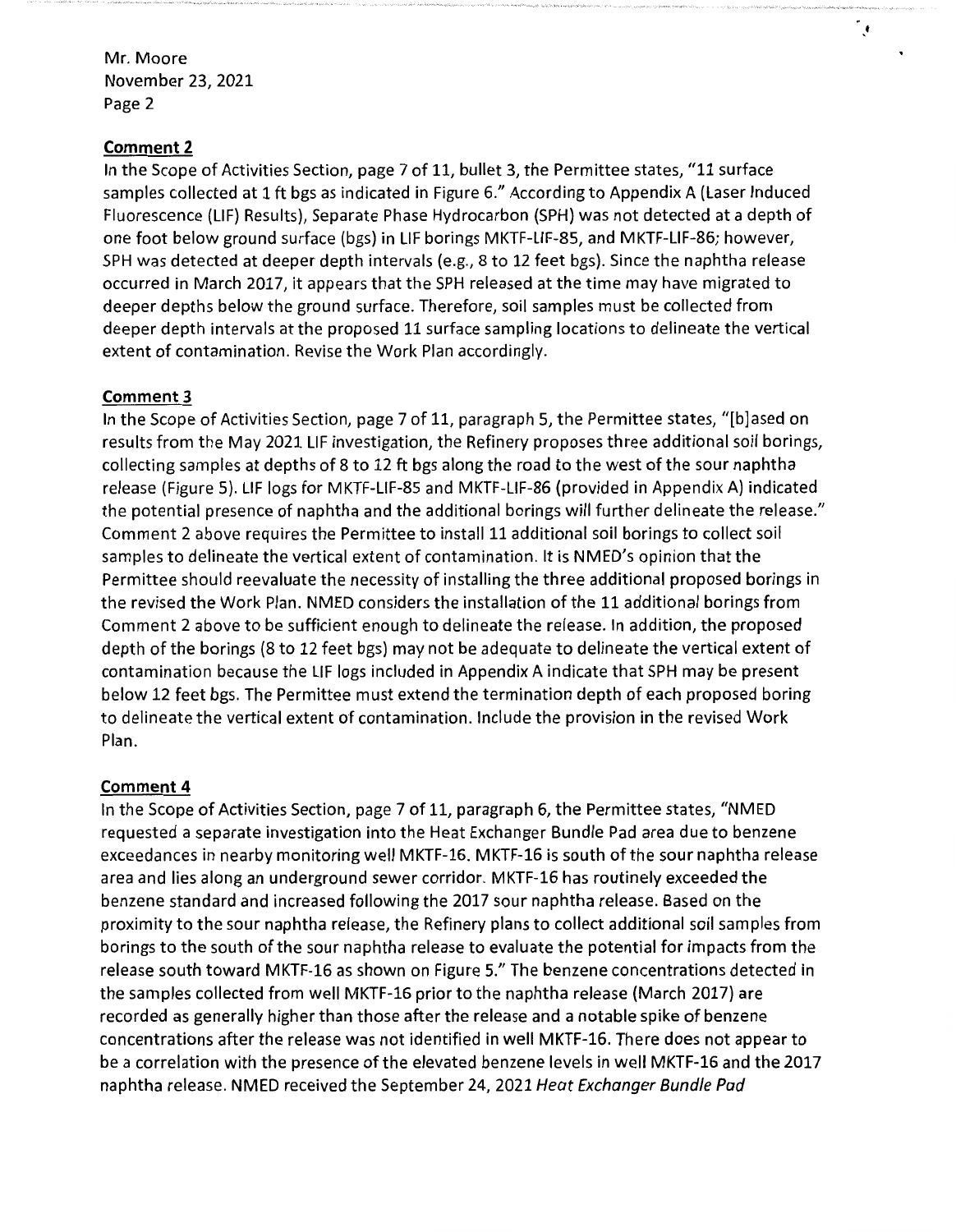$\ddot{\phantom{1}}$ 

 $\bullet$ 

Investigation Work Plan which proposed to investigate the same observation regarding the elevated benzene concentrations in well MKTF-16. Since the naphtha release may not be the cause of elevated benzene concentrations in well MKTF-16, it would be more appropriate to include this evaluation in the Heat Exchanger Bundle Pad Investigation rather than the Sour Naphtha Release Investigation. Remove the discussion/proposed investigation associated with the elevated benzene concentrations for well MKTF-16 from the Work Plan.

#### **Comment 5**

In the Field Screening Section, page 8 of 11, bullets 1 and 2, the Permittee states, "[d]iscrete soil samples will be retained for laboratory analysis from within the following intervals:

- Every 2.5 ft bgs to a depth of 10 ft bgs for the 8 soil borings near the sour naphtha release and to the south toward MKTF-16 (Figure 5).
- Every 2 ft bgs between depths of 8 and 12 ft bgs for the 3 soil borings near the road to the west of the sour naphtha release (Figure 5)."

Based on the previous investigation, the proposed sampling intervals may have missed the contamination present in the soils. Since a photoionization detector (PID) or a combustible gas indicator will be used for VOC screening, include a provision to collect additional soil samples at depths where elevated PID readings are recorded (e.g., by adjusting the sample collection intervals) in the revised Work Plan. In addition, the proposed depths of the borings may not be adequate to delineate the vertical extent of contamination because SPH appears to be present below 12 ft bgs (see Comment 3). The sampling intervals for each depth of the borings in the Work Plan must include intervals deep enough to demonstrate the absence of contamination. Furthermore, in order to confirm presence/absence of contamination near ground surface, propose to collect a soil sample from a depth of six to 12 inches bgs at each boring location in the revised Work Plan.

## **Comment 6**

In the Field Screening Section, page 8 of 11, bullet 3, the Permittee states, "[d]iscrete soil samples will be retained for laboratory analysis from within the following intervals:

• 1 ft bgs for the 11 soil surface samples (Figure 6)."

The soil samples must be collected from deeper depth intervals at the proposed 11 surface soil sampling locations to delineate the vertical extent of contamination (see Comment 2). Revise the Work Plan accordingly.

## **Comment 7**

In the Field Screening Section, page 9 of 11, paragraph 1, the Permittee states, "[a]dditional information, such as the presence of water-bearing zones and any unusual or noticeable conditions encountered during drilling, will be recorded on the logs." If water bearing zones are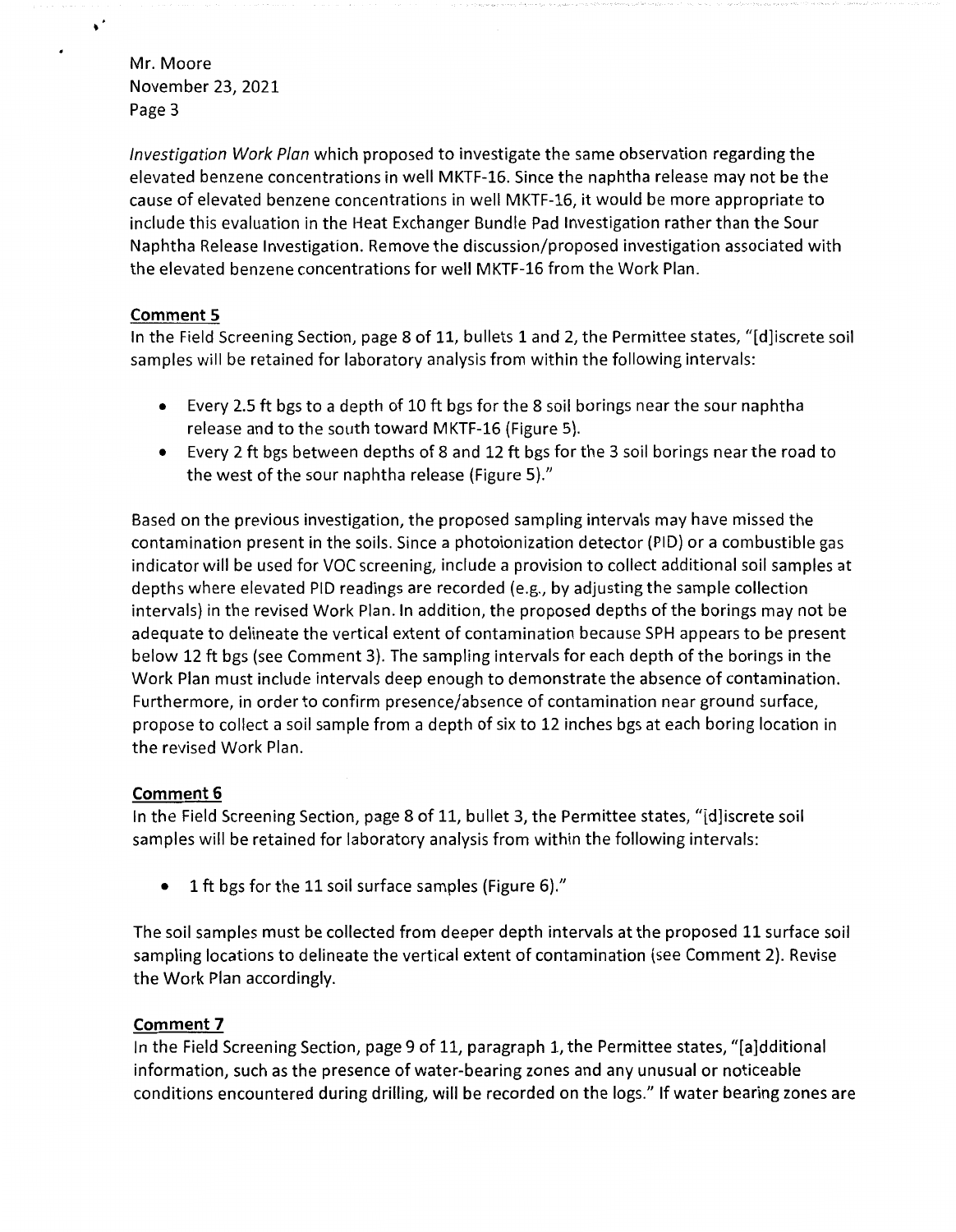encountered during the investigation, the Permittee must document the zones in detail with respect to future well installation. No revision is necessary.

ैं.

# **Comment 8**

In the Laboratory Analysis Section, page 9 of 11, bullets 1 and 2, the Permittee states that "[c]ollected samples will be analyzed for hydrocarbon impacts with the following methods:

- Method 8015M/D total petroleum hydrocarbons-gasoline range organics (TPH-GRO)
- Method 8260B benzene, ethylbenzene, toluene, and total xylenes (BETX)"

Comment 7 of NMED's October 13, 2021 Approval with Modifications Response to Disapproval Response Action Report Sour Naphtha Release states that "the concentrations of several [volatile organic compounds (VOCs)] (e.g., 1,2-dibromo-3-chloropropane) in the soil sample collected from sample location #4 exceed applicable screening levels. Conduct VOC analysis for all additional confirmation samples that are proposed to be collected in order to delineate the extent of contamination." Revise the Work Plan to include the analysis and reporting of all constituents listed in EPA Method 8260B. In addition, the released naphtha may also consist of total petroleum hydrocarbons diesel (TPH-DRO) and motor oil range organics (TPH-MRO). Include TPH-DRO and TPH-MRO or TPH-DRO extended analyses in the revised Work Plan, as well.

# **Comment 9**

In the Laboratory Analysis Section, pages 9 and 10, bullets 3 through 6, the Permittee states, "the confirmation sample collected from the previous excavation backfill will also be analyzed for:

- Method 8270 SIMs polycyclic aromatic hydrocarbons (PAH)
- Method 8015M/D -total petroleum hydrocarbons-diesel range organics (TPH-DRO)
- Method 8015M/D total petroleum hydrocarbons-motor oil range organics (TPH-MRO)
- EPA Method 6010B/7471- Resource Conservation and Recovery Act (RCRA) 8 Metals."

Comment 4 of NMED's October 13, 2021 Approval with Modifications Response to Disapproval Response Action Report Sour Naphtha Release states that "[i]n order to confirm that the backfill was not contaminated, collect one backfill sample and analyze for VOCs, PAHs, TPH, and metals." Since the origin of the backfill is not known, VOCs may be present in the backfill material. Include VOC analysis, as directed by Comment 4, for the backfill samples in the revised Work Plan to demonstrate that VOCs are not present in the backfill material.

## **Comment 10**

In the Data Evaluation Section, page 10 of 11, paragraph 3, the Permittee states, "[t]he soil confirmation sampling results will be compared to NMED Construction Worker SSLs to determine iffurther excavation and/or investigation is necessary." The soil confirmation